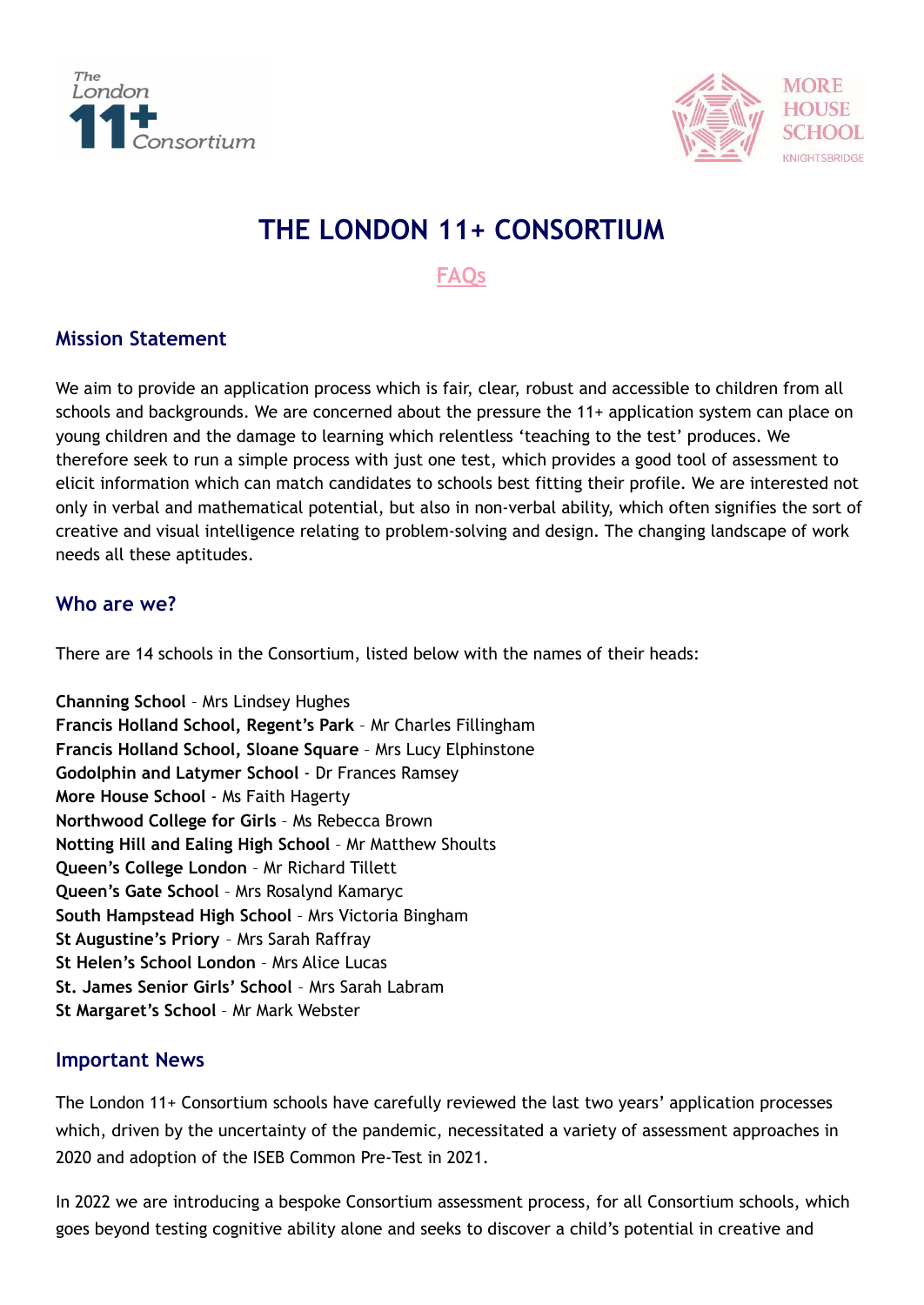critical thinking, analysis, synthesis and problem-solving. This test will be 100 minutes in total and taken in the candidate's current school, but where this is not possible, provision will be made in all Consortium schools for candidates to sit the test there.

The new FAQs are available now but full details including the Code of Practice and Familiarisation Materials will be published here in the Summer Term. In the meantime please note the following Key Dates:

- Closing date for registrations: Friday 11th November 2022
- Consortium Assessment dates: Friday 2nd, Tuesday 6th and Thursday 8th December 2022
- Offer date: Friday 10th February 2023
- Deadline to accept: 12 noon on Monday 6th March 2023

# **Key Facts**

- For entry to London 11+ Consortium schools in September 2023 onwards, the Consortium will be introducing a new assessment. The assessment for September 2023 applicants will be held in December 2022 for pupils in Year 6 at that time.
- The assessment will include cognitive reasoning, English comprehension, Maths and some creative new components to assess problem-solving and analysis skills.
- Any prior knowledge assessed in the entrance examination will be based on the National Curriculum for Year 5, but with opportunities for additional challenge built into the assessment.
- The assessment will be taken as an **online** assessment. Candidates do NOT need to make any separate application for the test as Consortium schools will organise the application for them.
- Candidates eligible for additional time will be granted this if supporting evidence is provided, in accordance with JCQ rules, when requested by Consortium schools.
- Candidates will **either** sit the assessment in their current school **or** at one of the Consortium schools to which they have applied, if their current school is unable to provide this facility.
- Familiarisation materials will be published on the Consortium website in early Autumn Term 2022. We recommend that all candidates look at these before taking the assessment.

# **FAQs**

# **When is the new Consortium entrance examination being introduced?**

The first candidates for the new Consortium entrance examination will be Year 6 pupils sitting the test in December 2022 for entry to Senior School in September 2023.

# **What are the key dates and times I need to know?**

- The deadline for applications to any Consortium school is Friday 11th November, 2022.
- Test dates are one of Friday 2nd December, Tuesday 6th December and Thursday 8th December. Candidates only sit the assessment once, irrespective of the number of Consortium schools to which they are applying.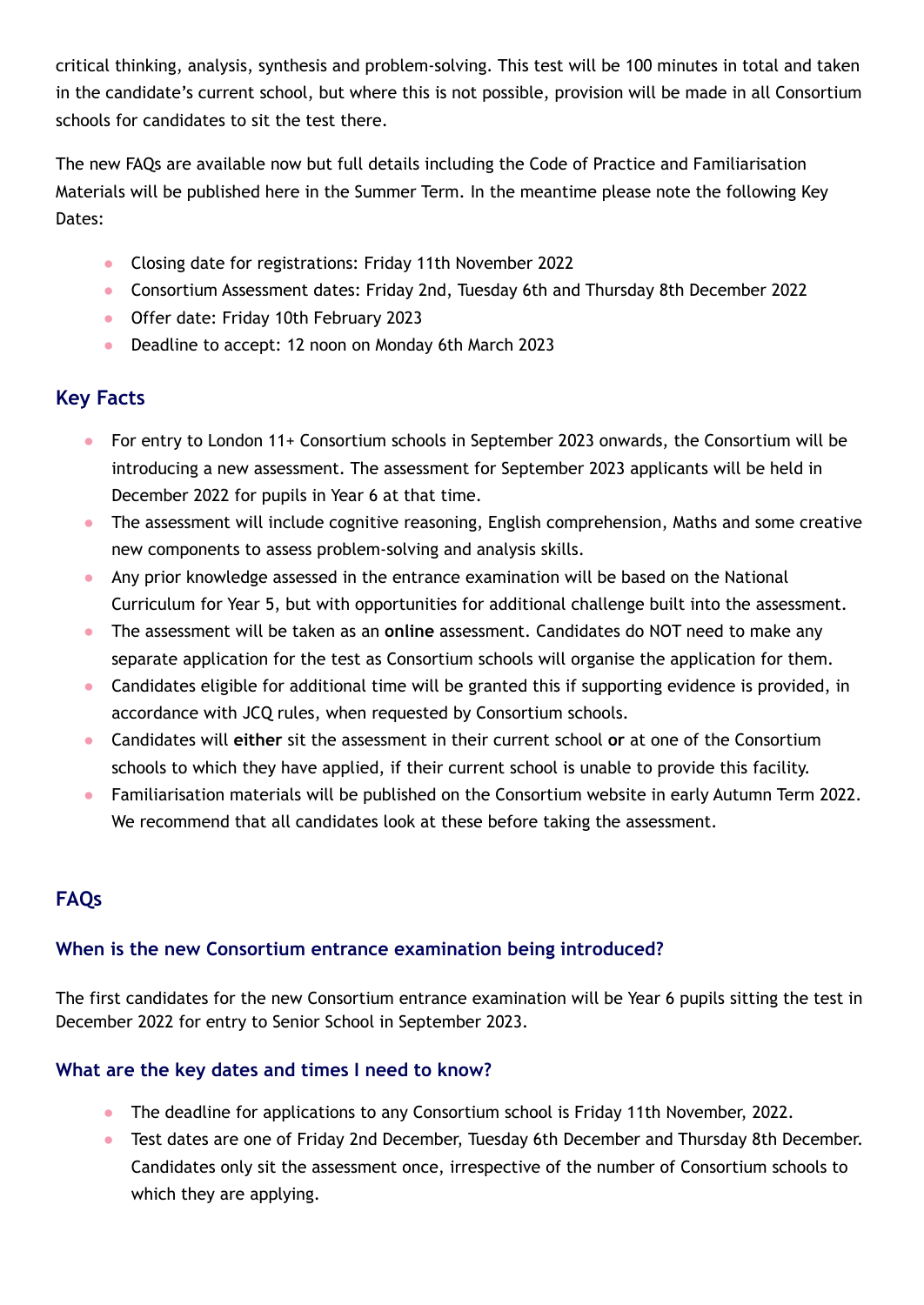- Offers will be sent out to arrive on Friday 10th February with acceptances due by Monday 6th March at noon.
- If she is sitting at a Consortium school, she may have either a morning or an afternoon assessment on one of the three assessment dates. Schools will advise of the exact start time for their sitting.

### **Why is the Consortium introducing a new test?**

The Consortium wants to continue to assess mathematical and verbal ability, but also to assess deeper thinking. We have worked very hard with our new test provider, ATOM Learning, to design creative new questions to assess problem-solving and analysis skills, something our previous assessment did not do. We believe that the new assessment is innovative as well as reliable and that candidates will find the questions stimulating.

### **Who is designing the entrance examination for the Consortium?**

We have worked hard over the last 12 months designing a new assessment with ATOM Learning. We selected ATOM as our new test provider because of their evident passion for assessment and ability to innovate in this area. ATOM will be familiar to many primary schools through their online Maths and English learning platform which provides children with opportunities to consolidate and extend their skills in these two critical areas. The assessment designed for the Consortium is almost entirely bespoke and designed in partnership with a group of primary and secondary curriculum specialists in Consortium schools.

### **How long will the new Consortium exam take? How will candidates manage their time?**

The new exam will be 100 minutes long (1 hour 40 minutes). There will be a 30-minute break in the middle. During the exam, candidates will see a clock on their screen that will count down in minutes showing them how long they have left for each section. It will be visible but not so large as to distract them from their work. We have deliberately chosen for the clock not to count down in seconds as we thought this might distract some candidates. They will not be given any additional time warnings.

#### **What about candidates eligible for extra time?**

Candidates eligible for extra time will be asked to indicate their entitlement at the point of application to Consortium schools. Admissions teams will then ask families to provide evidence of this entitlement, just as we have done in the past, in accordance with JCQ rules. Candidates eligible for extra time will be granted their extra time on each section of the exam rather than taking it all as one block of time. This is because once a section has been completed, candidates cannot go back to amend it.

### **What will be tested in the new entrance examination?**

There will be five distinct components, taken in the following order:

- 20 minutes for Maths
- 10 minutes for Non-Verbal Reasoning
- 30 minutes for English comprehension and Verbal Reasoning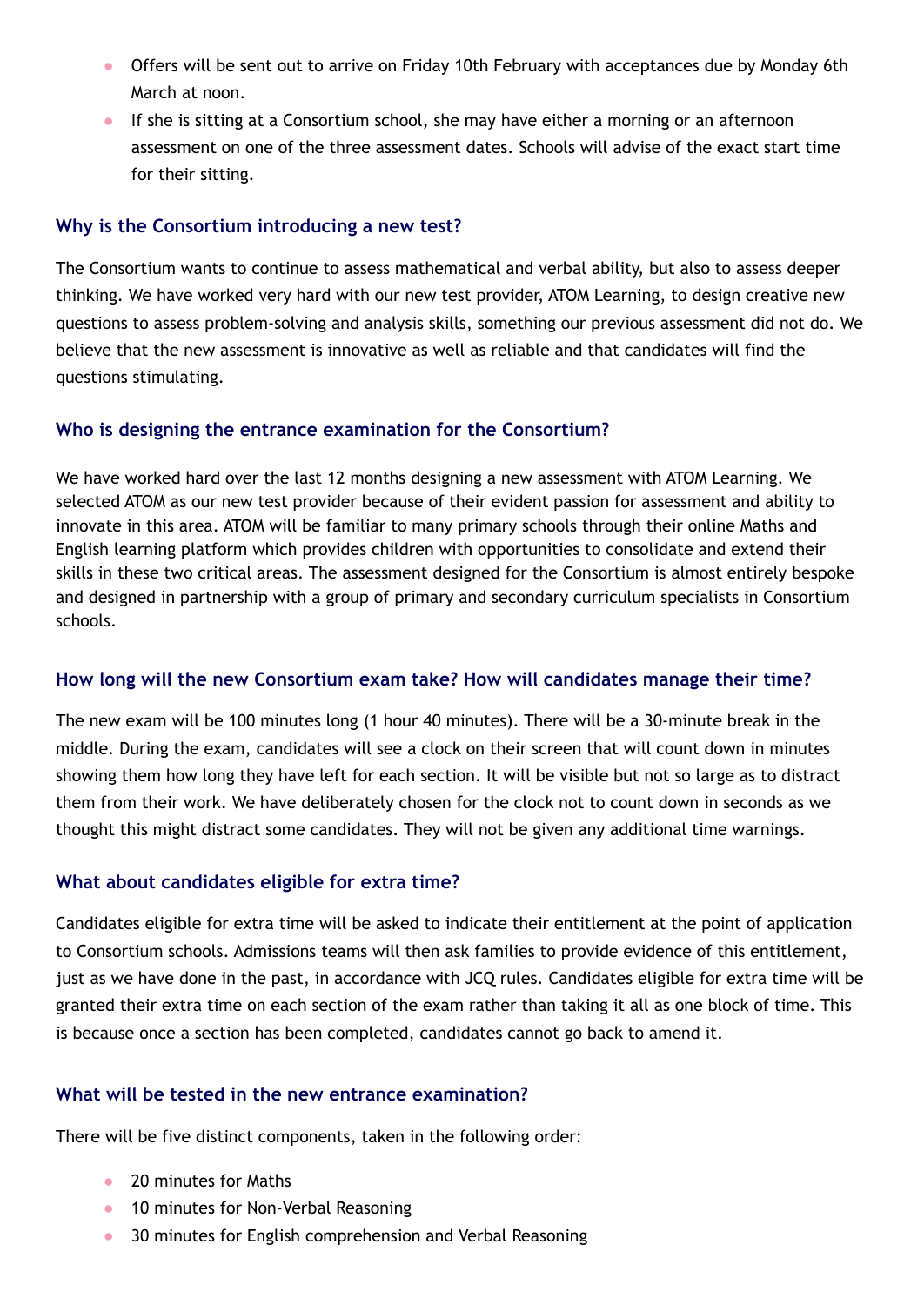- BREAK for 30 minutes
- 15 minutes for Problem Solving
- 25 minutes for the Analysis component

### **Is the assessment adaptive or non-adaptive? What does this mean?**

The first three parts of the examination will be adaptive. The adaptive nature ensures every child can have a good experience completing the assessment as the questions will be tailored to their performance. Adaptive assessment is a tried and tested method of assessment that yields reliable results, especially in assessing cognitive reasoning ability.

The final two sections of the examination (problem-solving and analysis) will be non-adaptive, meaning all candidates will see exactly the same questions. The English comprehension passage will also be the same but questions will be adaptive. We will change the non-adaptive parts for each of our three exam days to ensure the security of the test.

### **I would like to know more about each section. What can you tell me?**

You should look at the familiarisation materials on the Consortium website which will be available early in the Autumn Term 2022 and will remain on the website thereafter. We hope the information below is helpful to learn a little more about each section:

#### **Maths section**

The questions will be based on the National Curriculum for Year 5 and we will not test anything on the Year 6 curriculum. This is to make things fair as different schools will teach the Year 6 curriculum in different orders. Because we have many very able candidates taking the Consortium exam, we will provide stretch and challenge through the style and depth of the questions we ask. This section is **adaptive**, with questions suited to the performance of each candidate.

#### **Non-Verbal Reasoning (NVR)**

This will involve assessment of the candidate's ability to identify patterns and think logically. NVR is a tried and tested component of many cognitive reasoning assessments. The questions can seem strange to candidates who have never seen those sorts of questions before, so we recommend that all candidates look at our familiarisation materials. We do not, however, recommend intense preparation as any gains quickly become very marginal. This section is **adaptive** (see above for an explanation).

#### **English Comprehension and Verbal Reasoning**

The text will be a piece of fiction specially written for the Consortium examination. Questions will be adaptive depending on a candidate's performance. There will be no extended writing required. Candidates should not be thrown by vocabulary they do not know as one of the things we are assessing is the ability to infer meaning from context. The questions are **adaptive**.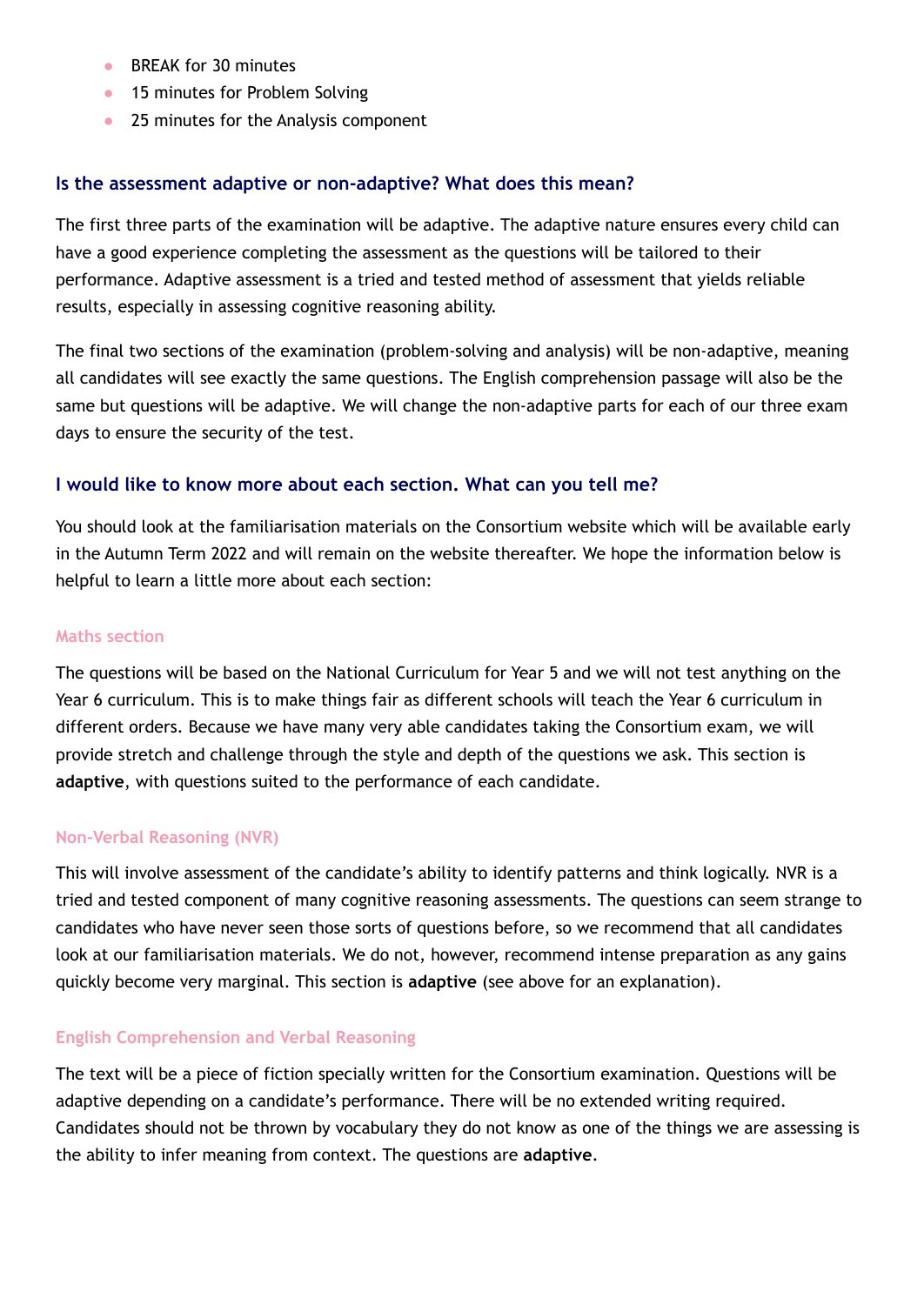Comprehension will be followed by an assessment of a candidate's ability to identify the correct use of standard English in context. This section will not require any recall of grammar, and candidates who read widely will be well prepared for this section.

### **Problem-solving**

This section tests the ability of candidates to use words and numbers to solve multi-step problems. The section is **non-adaptive** but candidates are likely to complete different numbers of questions in the time available.

### **Analysis component**

Candidates have to use information from a variety of different sources to answer questions. The information provided will be given to them in a range of different formats and they may have to look at several different sources simultaneously to answer questions. The context is likely to be unfamiliar to all candidates but in the event of a candidate being familiar with the context, this will not confer any advantage on them. This section is **non-adaptive**.

# **Why are you offering three test dates? Why are all candidates not sitting the test on the same day? Why are you not allowing the test to be taken within a certain timeframe?**

With our previous assessment during the pandemic, candidates were simply given a deadline by which they had to have taken the assessment. Because some elements of our new London 11+ Consortium assessment are non-adaptive, we cannot allow candidates to take the test whenever they wish. They have to take it on one of three selected dates – 2nd, 6th or 8th December 2022. We have allowed three dates to enable as many primary and prep schools to host the tests themselves as possible, giving them flexibility to work around their calendars. To ensure security, different non-adaptive content has been produced for each of the three sitting dates. Our Consortium schools will accommodate pupils who cannot take the exam in their own school.

# **Why are you allowing some candidates to take the exam in their own school and some in Consortium schools? Is this fair?**

All schools will have to abide by strict rules set out by the Consortium to make things fair for all candidates:

- The exam must start within a certain time frame within the day. This is to preserve the security of the exam.
- The exam can only be taken on three selected dates 2nd, 6th and 8th December.
- The break must occur at the same point for ALL candidates after the Verbal Reasoning section. Candidates must resume the exam after a specified break duration of 30 minutes.
- Only Consortium schools will be allowed to run afternoon sittings. We are allowing this to increase capacity for candidates to take the assessment at Consortium schools if required, and because our schools will ensure there is no possibility of afternoon candidates finding out the questions from morning candidates.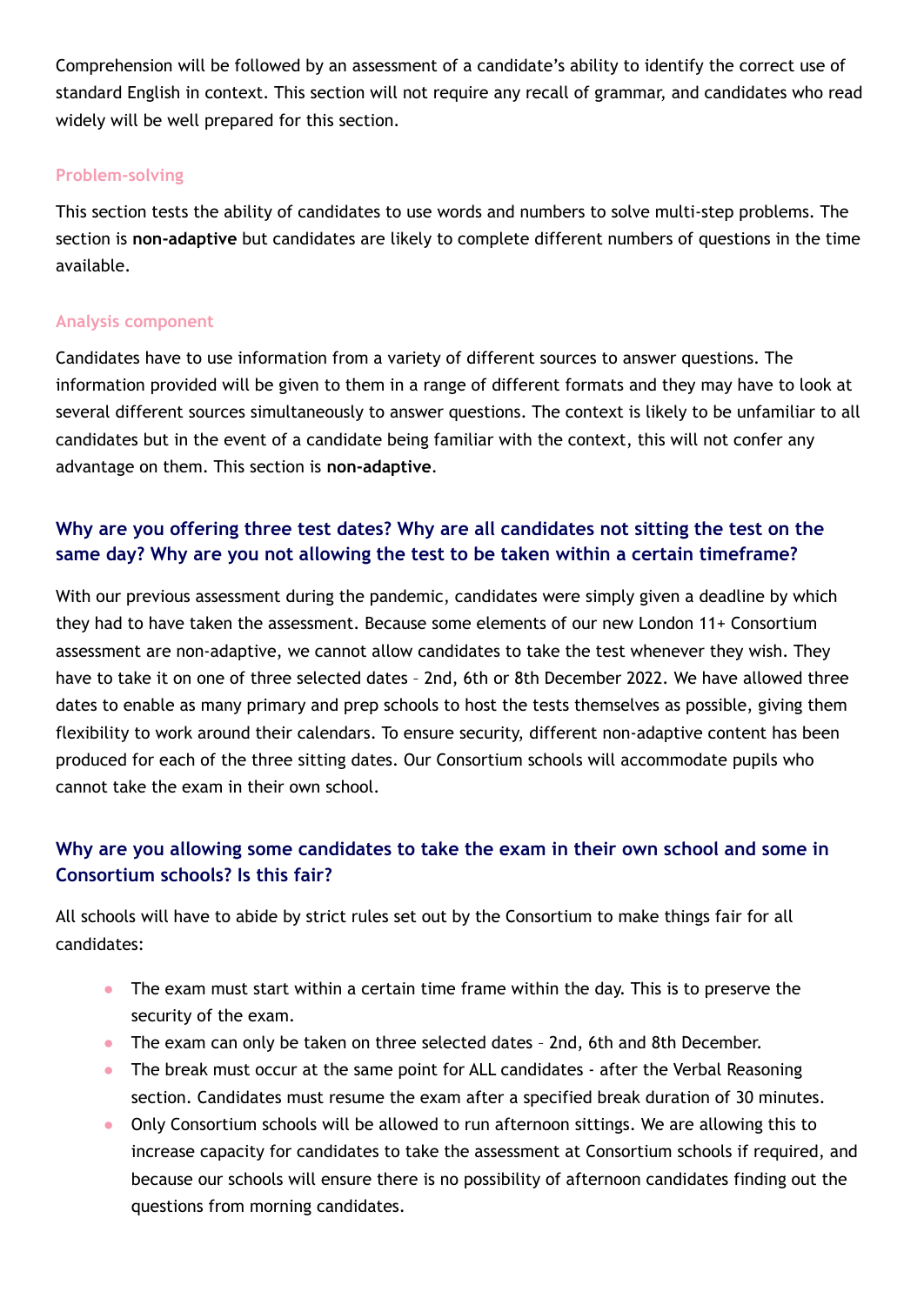#### **Will the exam be the same on each of your three exam days?**

The adaptive sections change for each candidate as they work their way through the relevant section of the examination. This means that every candidate will answer different questions on the adaptive parts of the assessment. The adaptive parts of the assessment are therefore intrinsically secure. As a reminder these are: the Maths section, the Non Verbal and Verbal Reasoning section, as well as the questions (but not the passage) on the English comprehension.

The non-adaptive sections will change for each of the three sittings of the exam: the comprehension passage, the problem-solving and the analysis sections. This is to ensure that candidates do not gain any advantage by sitting the test on a later test date. Results will be standardised across the three sittings to ensure parity between candidates taking the assessment on different days. However, the pitch has been carefully checked for all three sittings.

### **My daughter's school cannot offer her the facility to take the exam. What should I do?**

Please do not worry! Whilst we hope that many schools will offer this facility as they did during the pandemic, we recognise that not all schools have the capacity or time to do this. Consortium schools will ask ALL families to indicate a 1st and 2nd choice Consortium exam centre after they apply. This is in case their daughter's school cannot host the exam for them. The 1st and 2nd choice must be a Consortium school to which the family has applied.

The location at which a candidate sits the exam has **no bearing on the outcome** of the application. Candidates should not be at any advantage whether sitting at a Consortium school or in their own school. If sitting at a Consortium school, we do not mind which schools a family selects as their 1st and 2nd preference exam centre, as long as they have made an application to both these schools.

# **My daughter's school is offering the facility to take the exam there but I would rather she sat at a Consortium school. Is this possible?**

No. If your daughter's school offers the facility for her to take the exam there, for important logistical reasons we ask that you take up this facility. The ability to run an effective online assessment is dependent on the number of available devices in each school, including in Consortium schools. We need to keep our exam sittings free for those who can only take the exam in a Consortium school.

### **My daughter is an overseas applicant. Where will she take the exam?**

Your daughter is welcome to travel to sit the test in one of our schools and please indicate to us if she can do this. If you would prefer your daughter to sit the exam overseas, please contact the Admissions team at one of your Consortium schools to find out how to proceed.

### **What if my daughter is ill on the day of the exam?**

If your daughter is unwell on the day of her exam, please alert the Consortium schools to which she has applied as a matter of urgency. A medical certificate will need to be provided to all the Consortium schools to which she has applied. We will aim to organise for her to sit the exam on one of the other